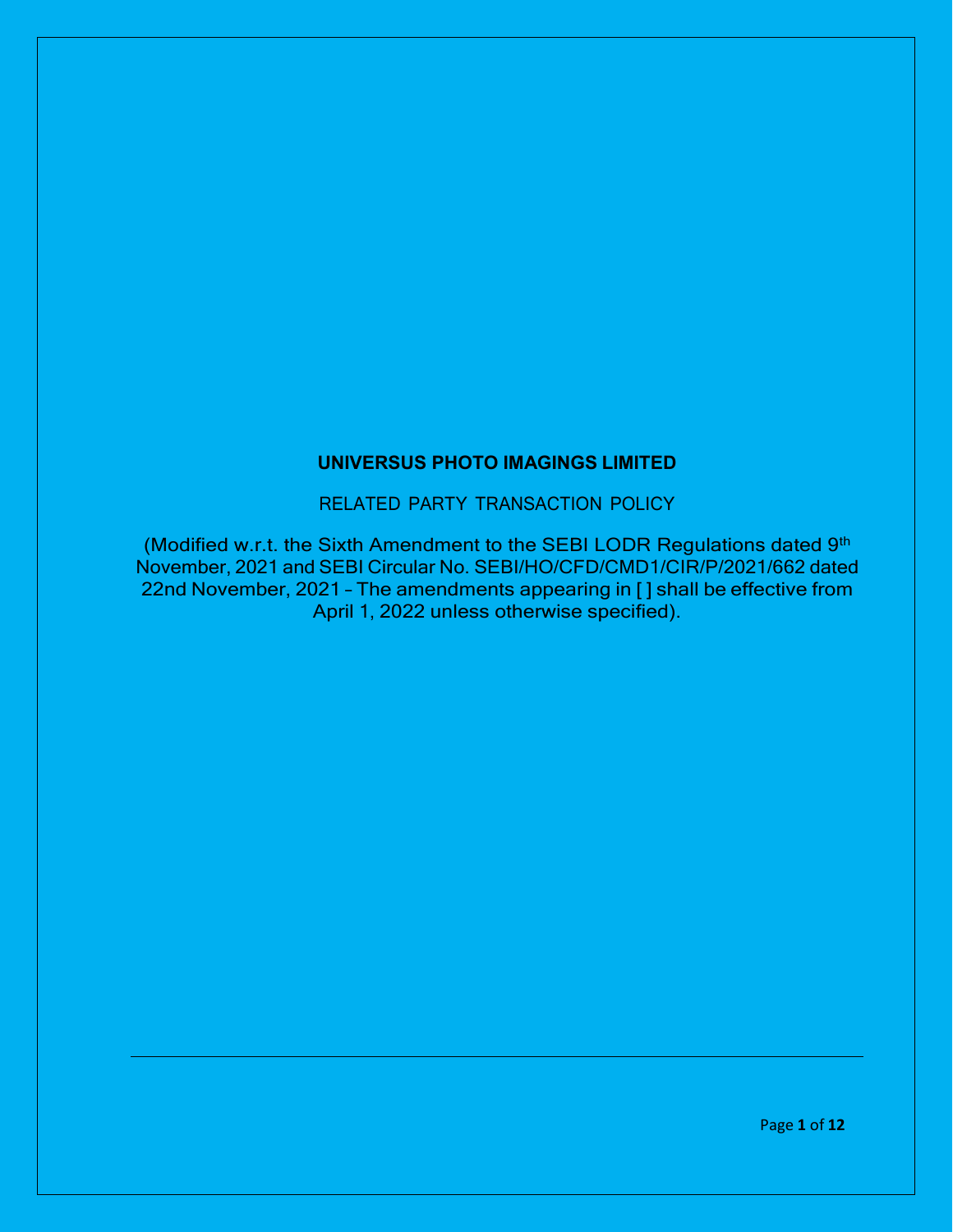# **TABLE OF CONTENTS**

| Sr.            | <b>Particulars</b>                                        | Page Nos. |
|----------------|-----------------------------------------------------------|-----------|
| No.            |                                                           |           |
| 1.             | Preamble                                                  | 3         |
| 2.             | Purpose                                                   | 3         |
| 3.             | <b>Definitions</b>                                        | 3         |
| 4.             | <b>Policy and Procedure</b>                               | 5         |
| 5.             | Transactions which do not require approval                | 9         |
| 6.             | Related Party Transactions not approved under this Policy | 10        |
| 7 <sub>1</sub> | <b>Disclosures</b>                                        | 10        |
| 8.             | <b>Policy Review</b>                                      | 11        |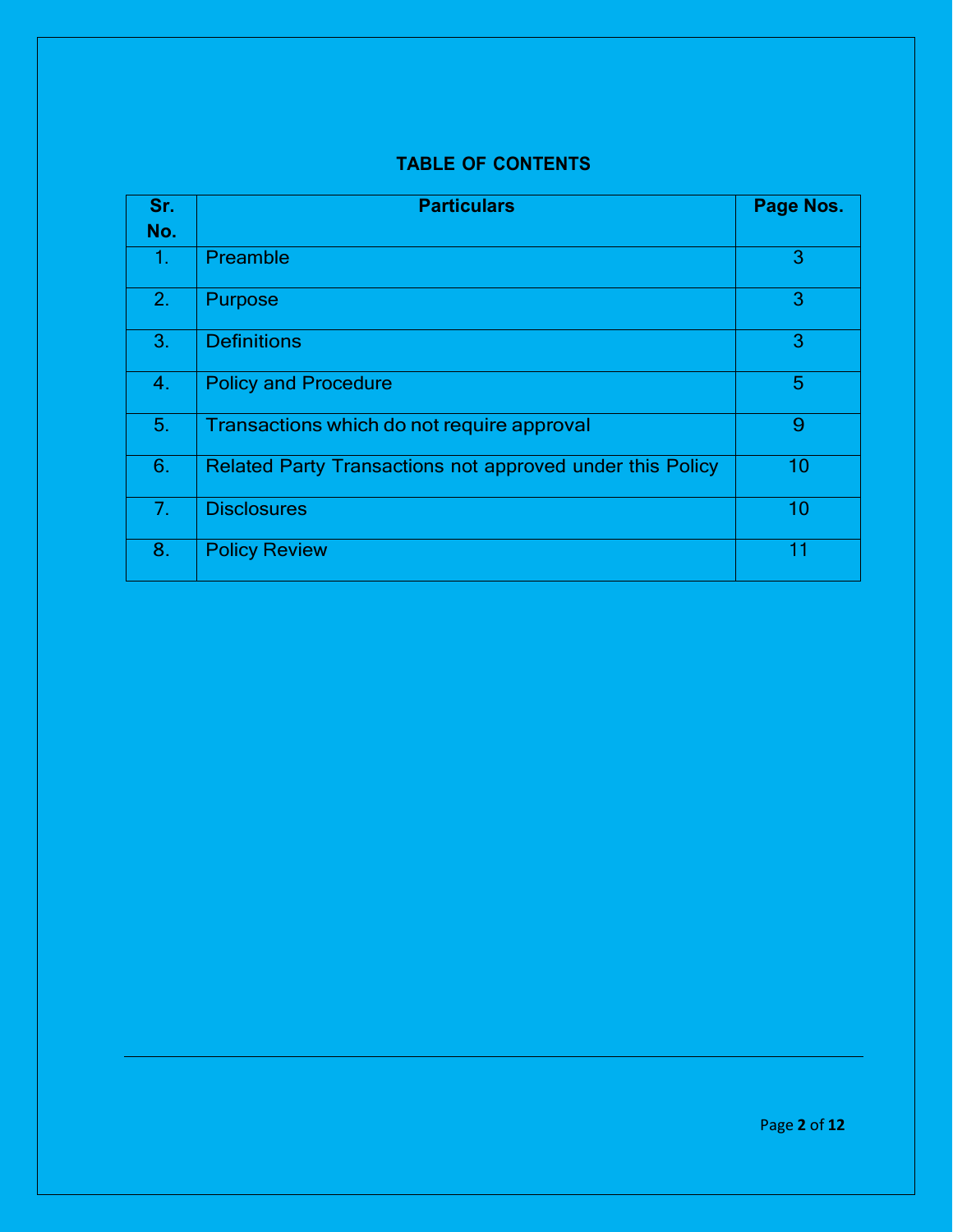#### **1. Preamble**

The Board of Directors (the "Board") of Universus Photo Imagings Limited (the "Company"), has adopted the following policy and procedures with regard to Related Party Transactions as defined below. The Audit Committee will review and may amendthis policy from time to time.

This policy is to regulate transactions between the Company and its Related Parties based on the laws and regulations applicable on the Company.

#### **2. Purpose**

This policy is framed as per the requirements of Regulation 23 of Securities Exchange Board of India (Listing Obligations and Disclosure Requirements) Regulations, 2015 [including any modification(s) / amendment(s) / re-enactment(s) thereof] ("**SEBI LODR**") and in terms of Section 188 of the Companies Act, 2013 and is intended to ensure proper approval, disclosure and reporting requirements of transactions between the Company and its Related Parties.

#### **3. Definitions**

**"Act"** shall mean the Companies Act, 2013 and the Rules framed thereunder, including any modifications, clarifications, circulars or re-enactment thereof.

**"Arm's length transaction"** means a transaction between two related parties that is conducted as if they were unrelated, so that there is no conflict of interest. For determination of Arm's Length basis, guidance may be taken from provisions of Transfer Pricing under Income Tax Act, 1961.

**"Audit Committee or Committee"** means "Audit Committee" constituted by the Board of Directors of the Company under provisions of SEBI LODR and Companies Act, 2013 as amended from time to time.

**"Associate Company"** means any other Company, in which the Company has a significant influence, but which is not a Subsidiary Company of the Company having such influence and includes a joint venture company.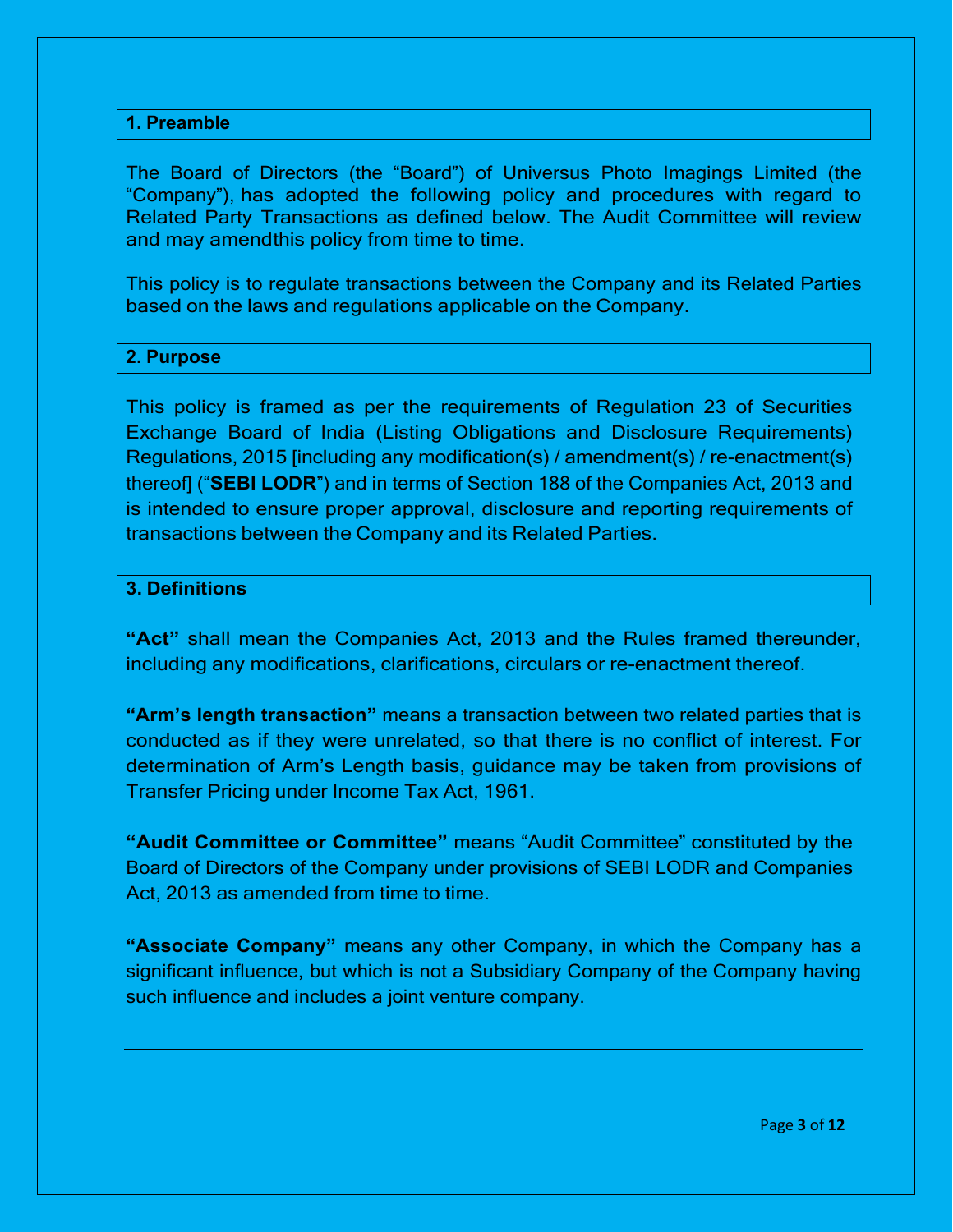Explanation – For the purpose of this clause

"significant influence" means control of at least twenty per cent of total share capital, or business decisions under an agreement.

**"Board of Directors" or "Board"** means the Board of Directors of the Company, as constituted from time to time.

**"Control"** shall have the same meaning as defined in SEBI (Substantial Acquisition of Shares and Takeovers) Regulations, 2011.

**"Material Related Party Transaction"** in terms of SEBI LODR means a transaction to be entered into with a Related Party, individually or taken together with previous transactions during a financial year:

- (i) In case of transactions involving payments made with respect to brand usage or royalty, if it exceeds 5% of the annual consolidated turnover of the Company as per its last audited financial statements;
- (ii) In case of any other transaction(s), if the amount [exceeds Rs 1,000 crores or] 10% (ten percent) of the annual consolidated turnover of the Company as per its last audited financial statements, [whichever is lower].

[**"Material Modification"** in terms of SEBI LODR means any modification(s) in the pricing, quantity or overall transaction value having a variance of 20% (twenty percent) or more, in the relevant previously approved related party transaction.]

**"Policy"** means Related Party Transaction Policy.

**"Related Party"** means related party as defined under Section 2(76) of the Companies Act, 2013 and the rules framed thereunder or under the applicable accounting standards:

[The following shall also be treated as the Related Party –

a. all persons or entities forming part of promoter or promoter group irrespective of their shareholding;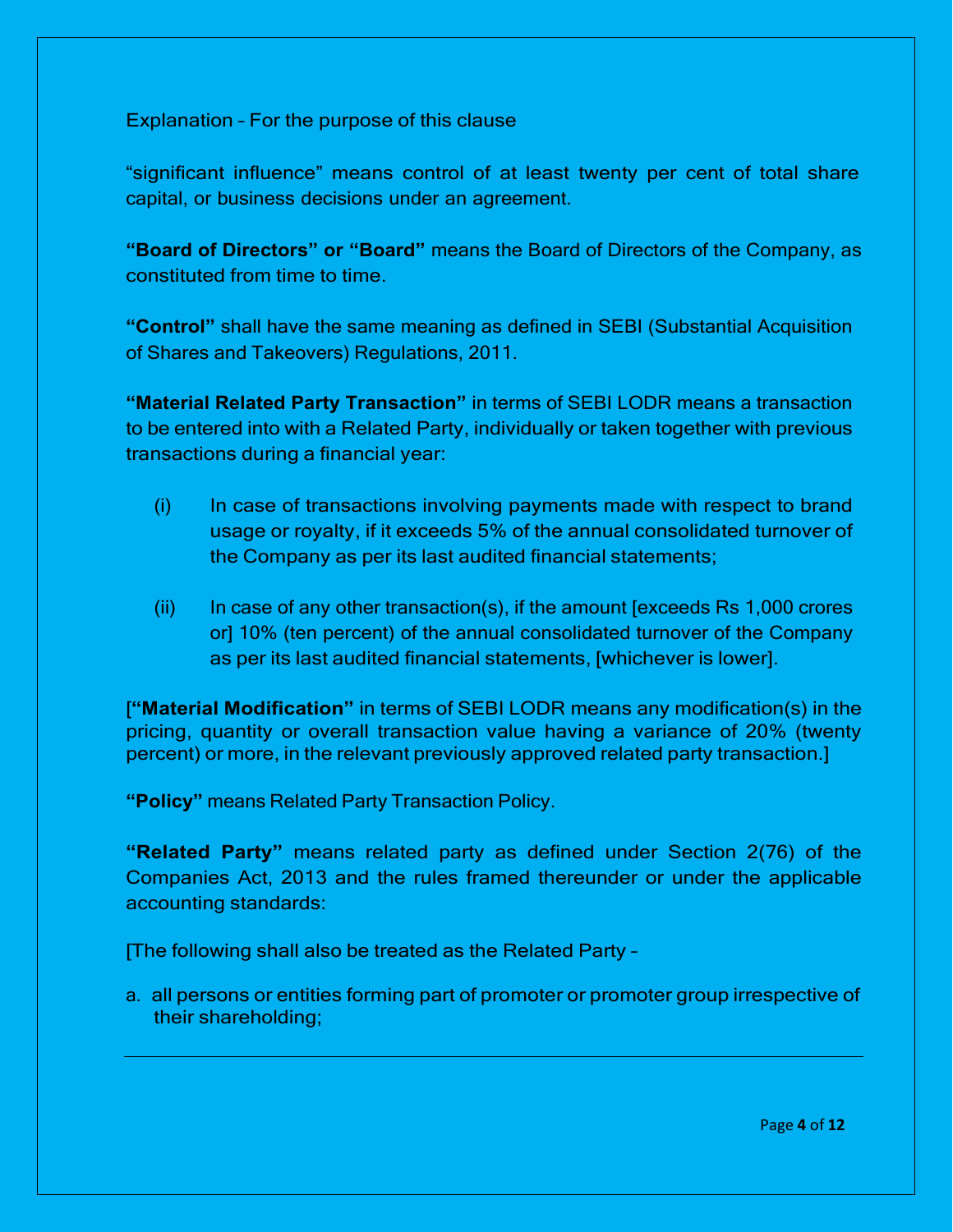- b. any person/entity holding equity shares in the listed entity, as below, either directly or on a beneficial interest basis at any time during the immediately preceding financial year:
	- i. to the extent of 20 % or more
	- ii. to the extent of 10% or more w.e.f. April 1, 2023].

**"Related Party Transaction or transaction ("RPT)"** means transaction in the nature of contract involving transfer of resources, services or obligations between the Company and the Related Party, regardless of whether a price is charged.

Explanation – A "transaction" with a Related Party shall be construed to include single or a group of transactions in a contract.

[The RPT shall include transactions between -

- a. the Company or any of its subsidiaries on one hand and a related party of the Company or any of its subsidiaries on the other hand;
- b. the Company or any of its subsidiaries on one hand, and any other person or entity on the other hand, the purpose and effect of which is to benefit a related party of the Company or any of its subsidiaries w.e.f. April 1, 2023.]

# **4. Policy and Procedure**

# o **Policy**

All Related Party Transactions [where the Company is a party to such transactions], must be reported to the Audit Committee and referred for approval by the Committee in accordance with this policy.

# o **Procedures**

# **A. Identification of Related Party Transactions**

Every director shall at the beginning of the financial year provide information by way of written notice to the company regarding his concern or interest in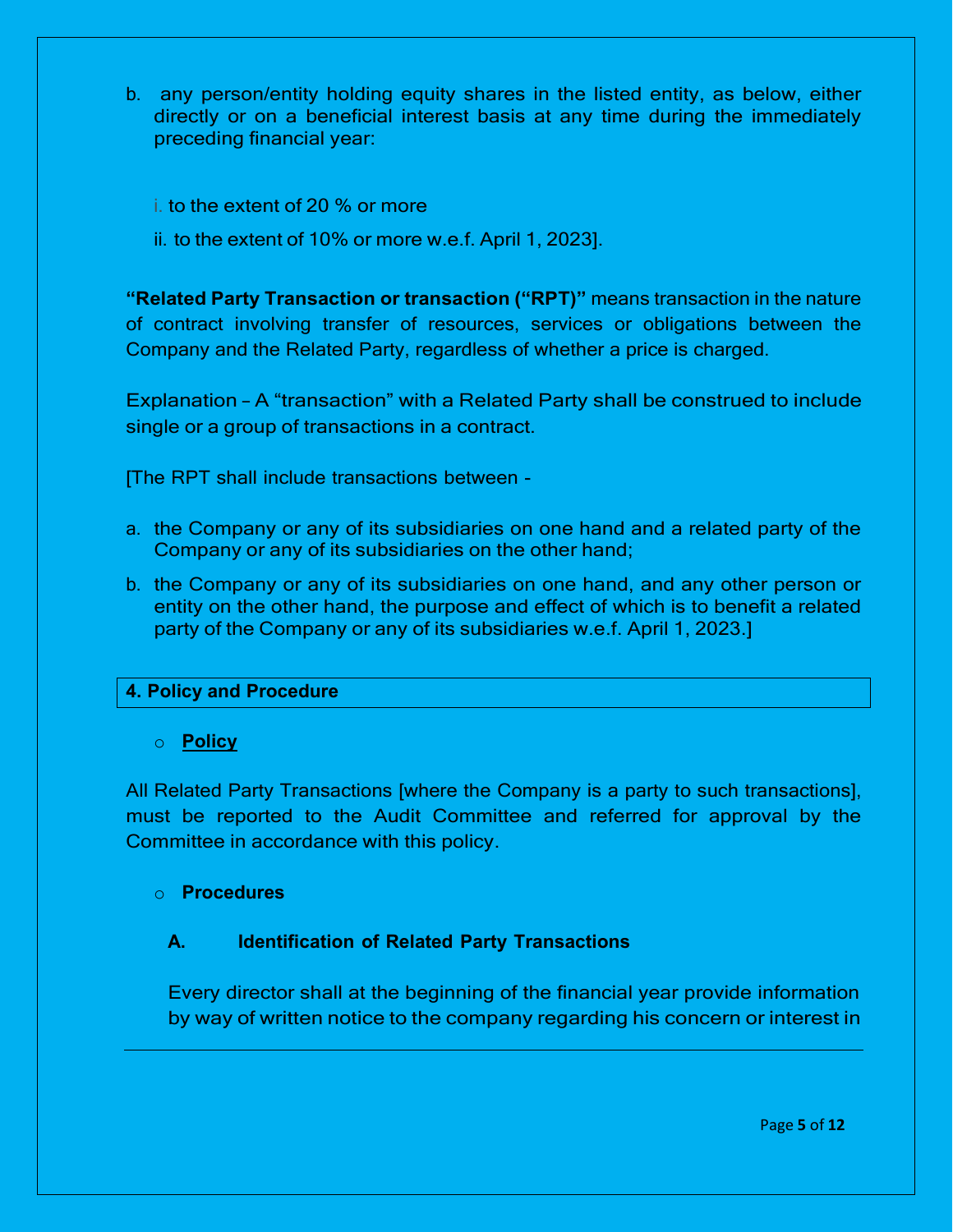the entity with specific concern to parties which may be considered as related party with respect to the Company and shall also provide the list of relatives which are regarded as related party as per this policy. Directors are also required to provide the information regarding their engagement with other entity during the financial year which may be regarded as related party according to this policy.

The Company will identify potential transactions with Related Parties based on written notices of concern or interests received from its Directors / Key Managerial Personnel as well as based on the list of related parties of the Subsidiary Companies, in the manner prescribed in the Companies Act, 2013 and the rules thereunder and SEBI LODR as amended from time to time.

# **B. Review and approval of Related Party Transaction**

# » **Audit Committee**

⊕. Every Related Party Transaction [and subsequent Material Modifications] shall be subject to the prior approval of the Audit Committee.

[Members of the audit committee, who are independent directors, shall only approve related party transactions].

- 畫。 The Audit Committee may grant omnibus approval for Related Party Transactions proposed to be entered into by the Company subject to compliance of the conditions contained in the Companies Act, 2013 and SEBI LODR as amended from time to time.
- 辈. [The audit committee shall also review the status of long-term (more than one year) or recurring RPTs on an annual basis.]
- 辈. [Prior approval of the Audit committee shall be required for
	- a. All RPTs and subsequent Material Modifications;
	- b. RPTs where Company's subsidiary is a party but Company is not a party, if the value of such transaction, whether entered into individually or taken together with previous transactions during a financial year exceeds 10% of the consolidated turnover of the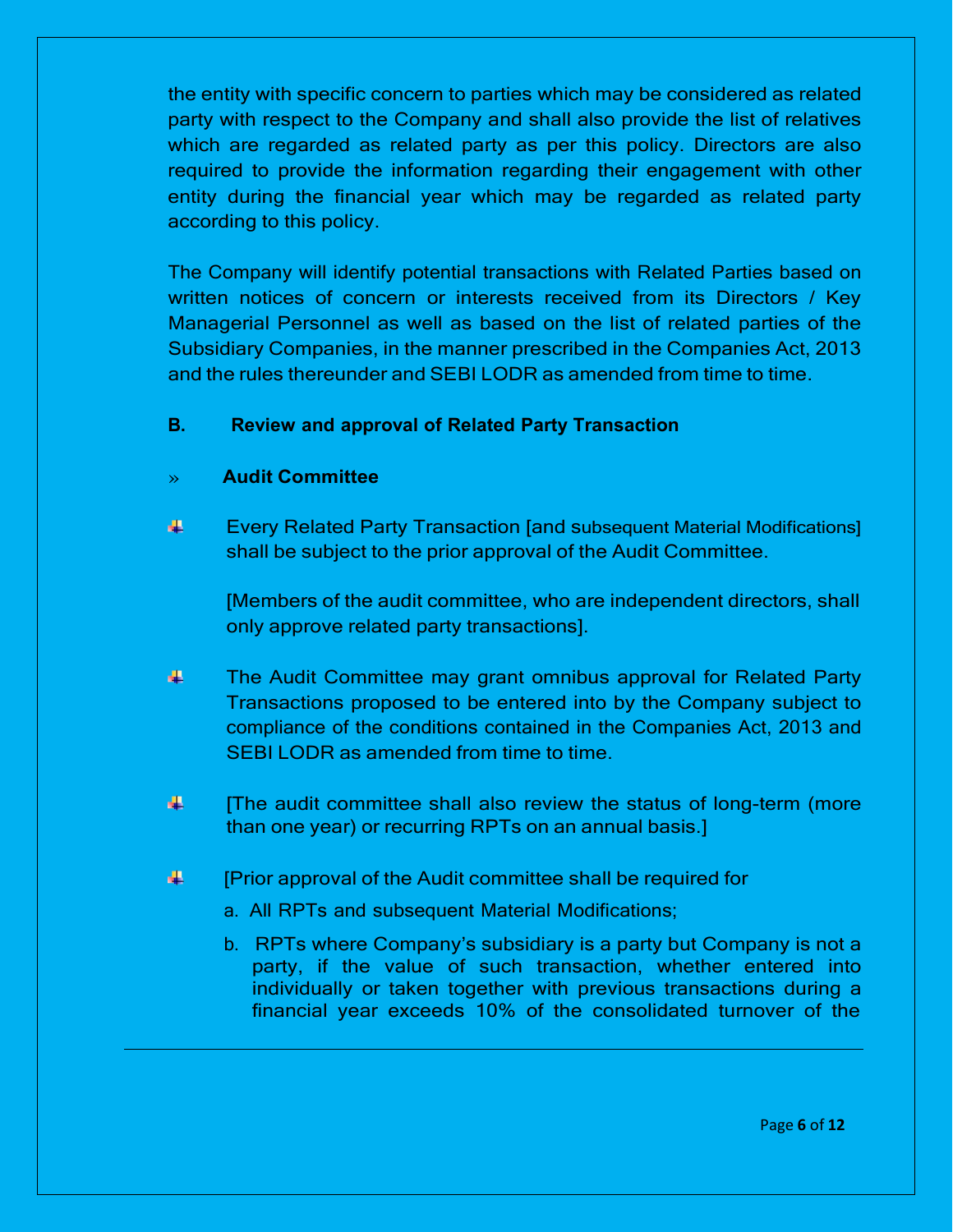Company, as per the last audited financial statements of the Company:

c. with effect from April 1, 2023, a related party transaction to which the Company's subsidiary is a party but the Company is not a party, if the value of such transaction whether entered into individually or taken together with previous transactions during a financial year, exceeds ten per cent of the annual standalone turnover, as per the last audited financial statements of such subsidiary.

Provided that prior approval of the audit committee of the Company shall not be required for RPTs where a listed subsidiary of the Company is a party but the Company is not a party, if regulation 23 and 15 (2) of SEBI LODR are applicable to such listed subsidiary.]

The Committee shall also satisfy itself the need for such omnibus approval and that such approval is in the interest of the Company.

If any additional Related Party Transaction is to be entered by the Company post omnibus approval granted by the Audit Committee, then the Company shall present such transaction before the Audit Committee in its next meeting for its prior approval.

- 盡。 The Audit Committee shall also review the statement of significant related party transactions submitted by management as per its terms of reference.
- 辈 Any member of the Committee who has a potential interest in any Related Party Transaction shall abstain from discussion and voting on the approval of the Related Party Transaction.
- 辈. To review a Related Party Transaction, the Committee shall be provided with the necessary information [(as prescribed under the Companies Act, 2013 and/or the SEBI Listing Regulations, from time to time)], to the extent relevant, with respect to actual or potential Related Party Transactions.
- 41 The Audit Committee shall recommend the Related Party Transactions for approval of Board of Directors / Shareholders as per terms of this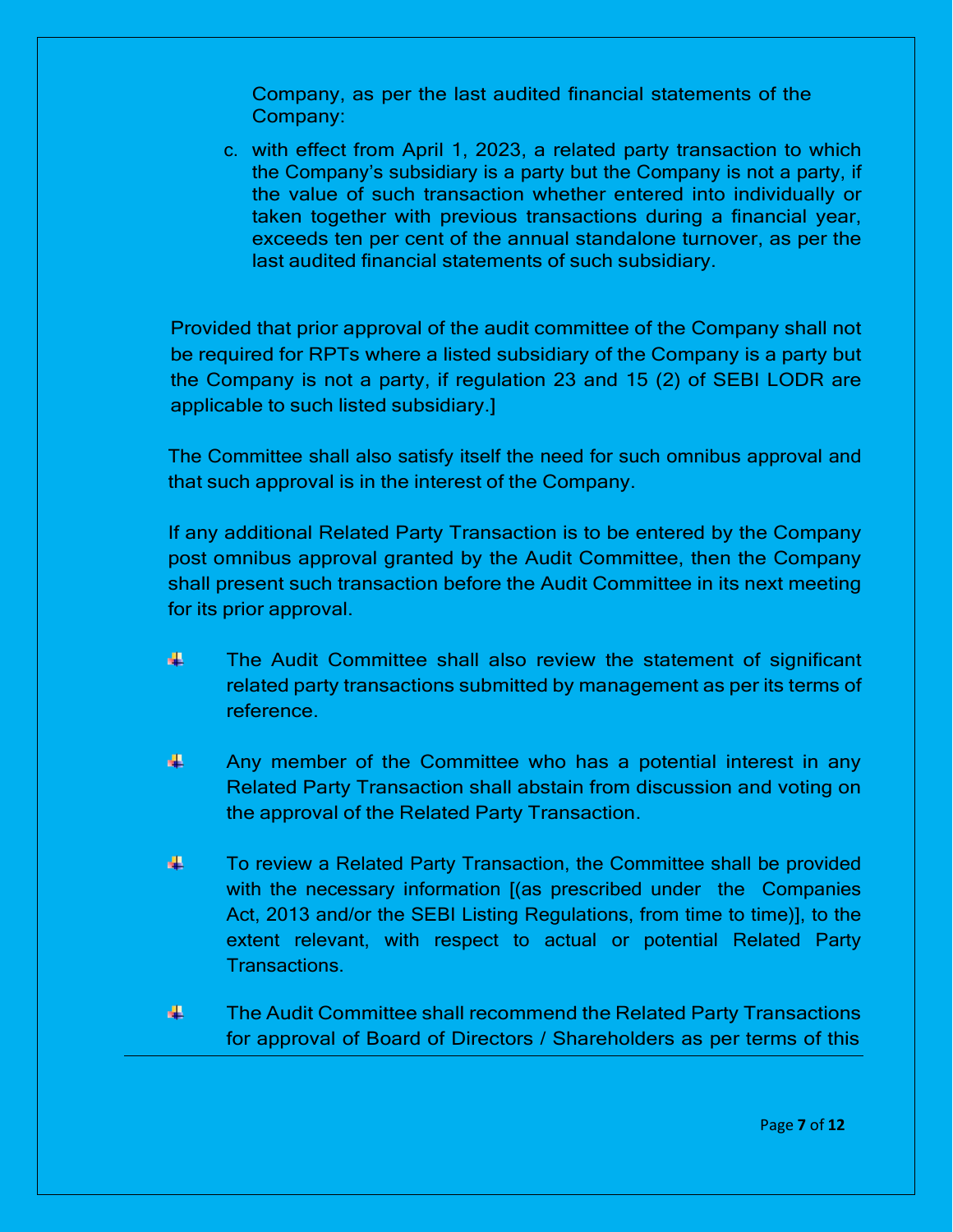policy.

#### » **Approval of the Board and the Shareholders**

襅 All Related Party Transactions which are not in the ordinary course of business or not at the arm's length price shall require prior approval of the Board of Directors of the Company. Where any director is interested in any Related Party Transaction, such director will abstain from discussion and voting on the subject matter of the resolution relating to such Transaction.

Further, all related party transactions [which are not in the ordinary course of business or not at the arm's length price **and** are] exceeding threshold limits prescribed in the Act **as per Annexure 1** shall also require prior approval of shareholders of the Company by way of Ordinary Resolution and [all entities falling under the definition of Related Parties shall not vote to approve the relevant transaction, irrespective of whether the entity is a party to the particular transaction or not.

[Further, the information as prescribed under the Companies Act, 2013 and/or the SEBI Listing Regulations, from time to time shall be providedin the Notice to the shareholders for consideration of RPTs.]

41 All the Material Related Party Transactions [and subsequent Material Modifications] shall require [prior] approval of the Board and shareholders through Ordinary Resolution and [no Related Party shall vote to approve such resolutions whether the entity is a related party to the particular transaction or not.]

[Provided that prior approval of shareholders of the Company shall not be required for RPTs where listed subsidiary is a party but the Company is not a party, if regulation 23 and 15 (2) of SEBI LODR are applicable to such listed subsidiary.]

Provided that the aforesaid requirements shall not apply in respect of a resolution plan approved under section 31 of the Insolvency Code, subject to the event being disclosed to the recognized stock exchanges within one day of the resolution plan being approved.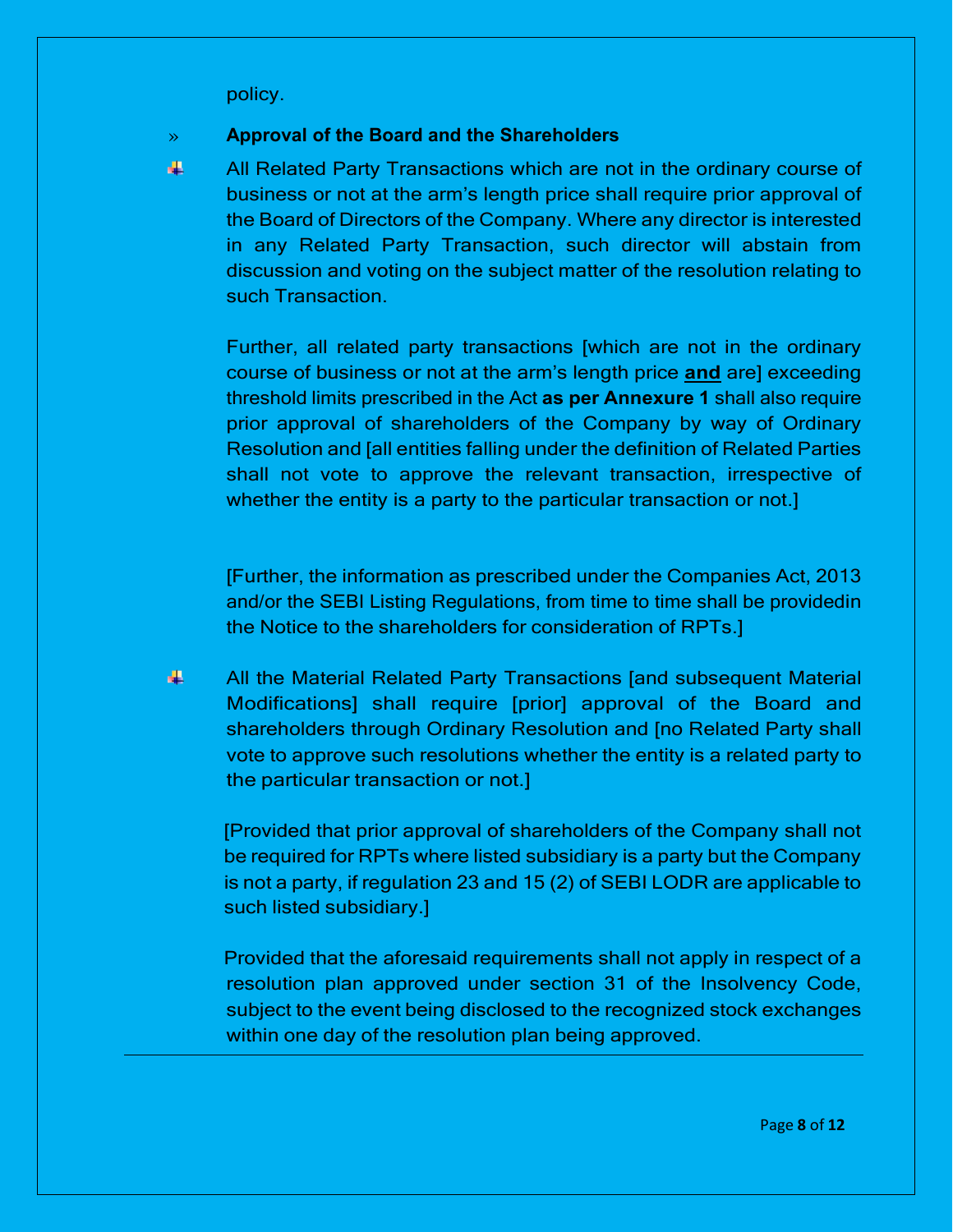Provided that the Material Related Transactions entered into by the Company with its wholly owned subsidiary(ies) whose accounts are consolidated with the company and placed before the shareholders at the general meeting for approval shall not require approval of the shareholders.

[Provided that the provisions pertaining to -

- Prior approval of the Audit Committee for all RPTs;
- Omnibus approval for RPTs; and
- Prior approval of shareholders for Material Related Party Transactions and subsequent Material Modifications

shall not be applicable when the transactions are entered into between two wholly-owned subsidiaries of the Company, whose accounts are consolidated with the Company and placed before the shareholders at the general meeting for approval.]

### **5. Transactions which do not require approval**

Any transaction in which the Related Party's interest arises solely from ownership of securities issued by the Company and all holders of such securities receive the same benefits pro rata as the Related Party [including following

(a) the issue of specified securities on a preferential basis, subject to compliance of the requirements under the Securities and Exchange Board of India (Issue of Capital and Disclosure Requirements) Regulations, 2018;

(b) the following corporate actions by the Company which are uniformly applicable/offered to all shareholders in proportion to their shareholding:

i. payment of dividend;

ii. subdivision or consolidation of securities;

iii. issuance of securities by way of a rights issue or a bonus issue; and

iv. buy-back of securities.]

**6. Related Party Transactions not approved under this Policy**

Page **9** of **12**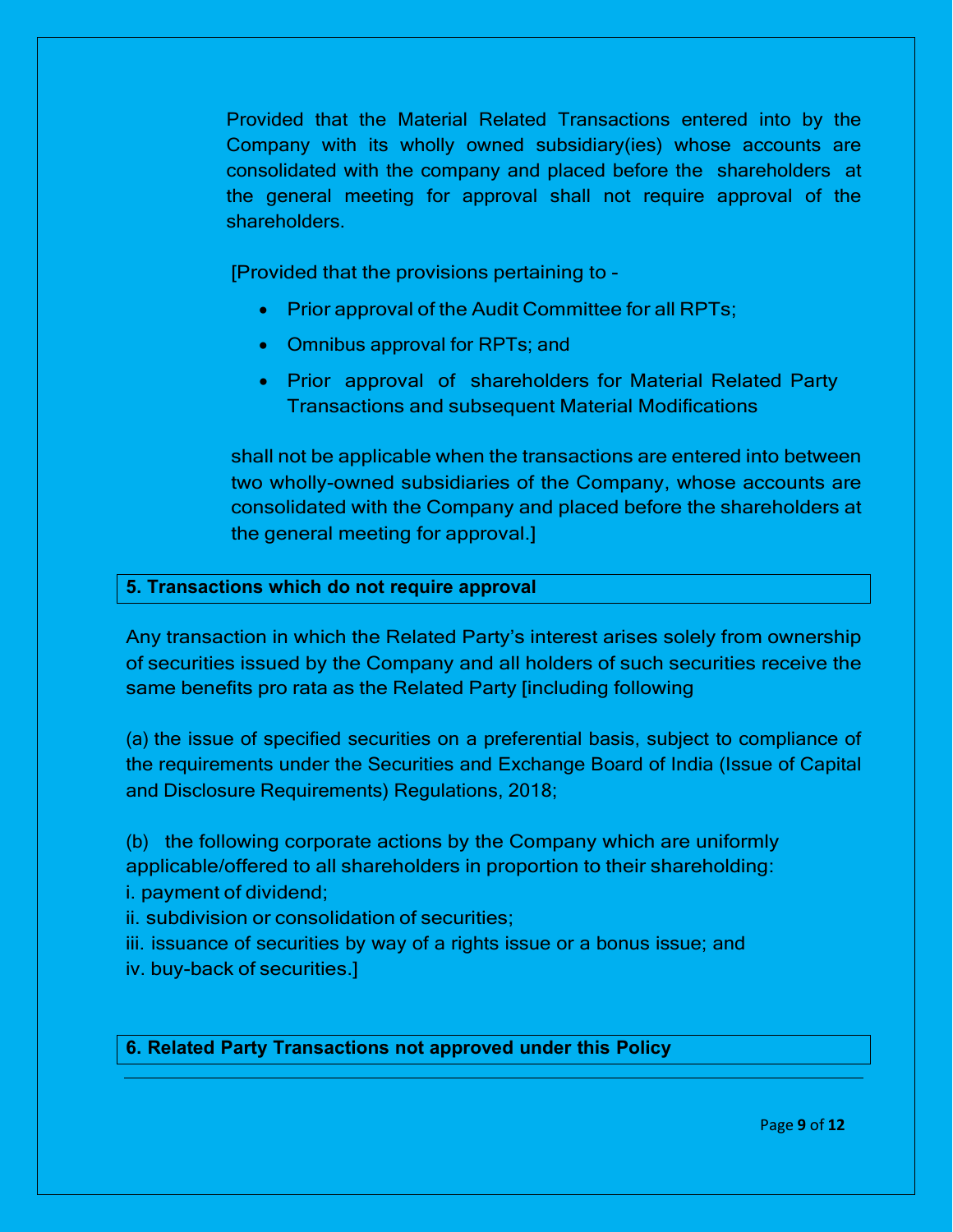If a Related Party Transaction is entered into by the Company without being approved under this Policy, the same shall be reviewed by the Audit Committee. The Audit Committee shall evaluate the transaction and may decide such action as it may consider appropriate including ratification, revision or termination of the Related Party Transaction. The Audit Committee may examine the facts and circumstances of the case and take any such action it deems appropriate.

#### **7. Disclosures**

- 4 Every Related Party Transaction with proper justification shall be disclosed in the Directors Report.
- 4 [Material RPTs shall be provided in the notice to shareholders].
- 4 Details of all material transactions with related parties shall be disclosed quarterly along with the compliance report on corporate governance.
- 4. The Company shall submit [enhanced disclosure of information related to RPTs to be provided to the stock exchanges every six months in the format specified by the SEBI with the following timelines:

i. within 15 days from the date of publication of financials;

ii. simultaneously with the financials w.e.f. April 1, 2023].

and also publish the same on its website.

4 The Company shall disclose policy on dealing with Related Party Transactions on its website and also in the Annual Report.

This Policy will be communicated to all operational employees and other concerned persons of the Company.

#### **8. Policy Review**

This policy is framed based on the provisions of the Companies Act, 2013, and rules thereunder and the requirements of the SEBI LODR.

In case of any subsequent changes in the provisions of the Companies Act, 2013 and SEBI LODR or any other regulations ("the Regulations") which makes any of the provisions in the policy inconsistent with the Regulations, the provisions of the

Page **10** of **12**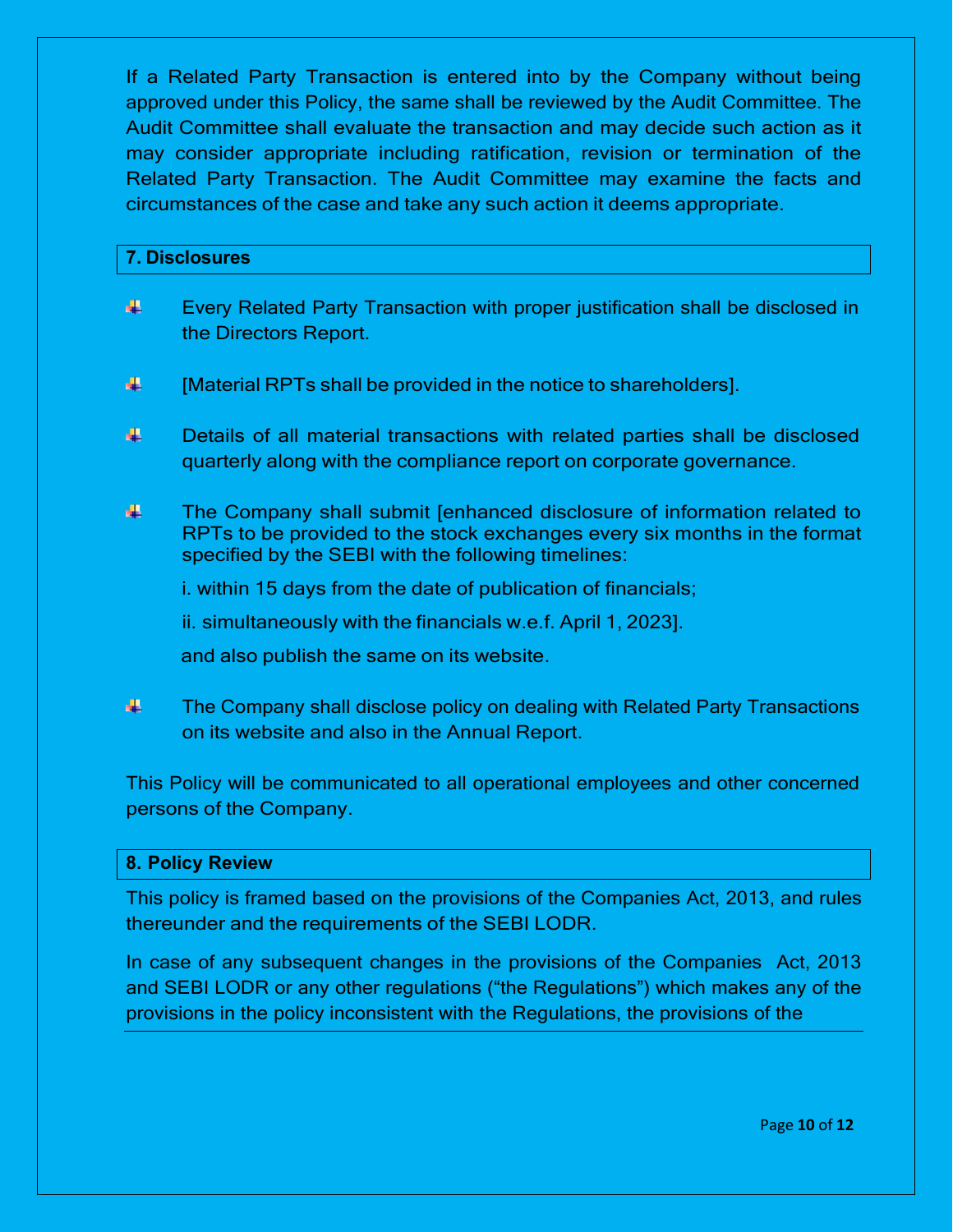Regulations would prevail over the Policy and the provisions in the policy would be modified in due course to make it consistent with the Regulations.

The Policy shall be reviewed by the Audit Committee as and when any changes are to be incorporated in the policy due to change in the Regulations or as may be felt appropriate by the Committee. Any changes or modification on the Policy as recommended by the Committee would be presented for approval of the Board of Directors. Provided that this policy shall be reviewed by the board of directors at least once every three years and updated accordingly.

[This Policy is lastly amended as per the recommendations of the Audit Committee meeting held on 14<sup>th</sup> February, 2022 and approved by the Board of Directors at itsmeeting held on 14<sup>th</sup> February, 2022.]

\*\*\*\*\*\*\*\*\*\*\*\*\*\*\*\*